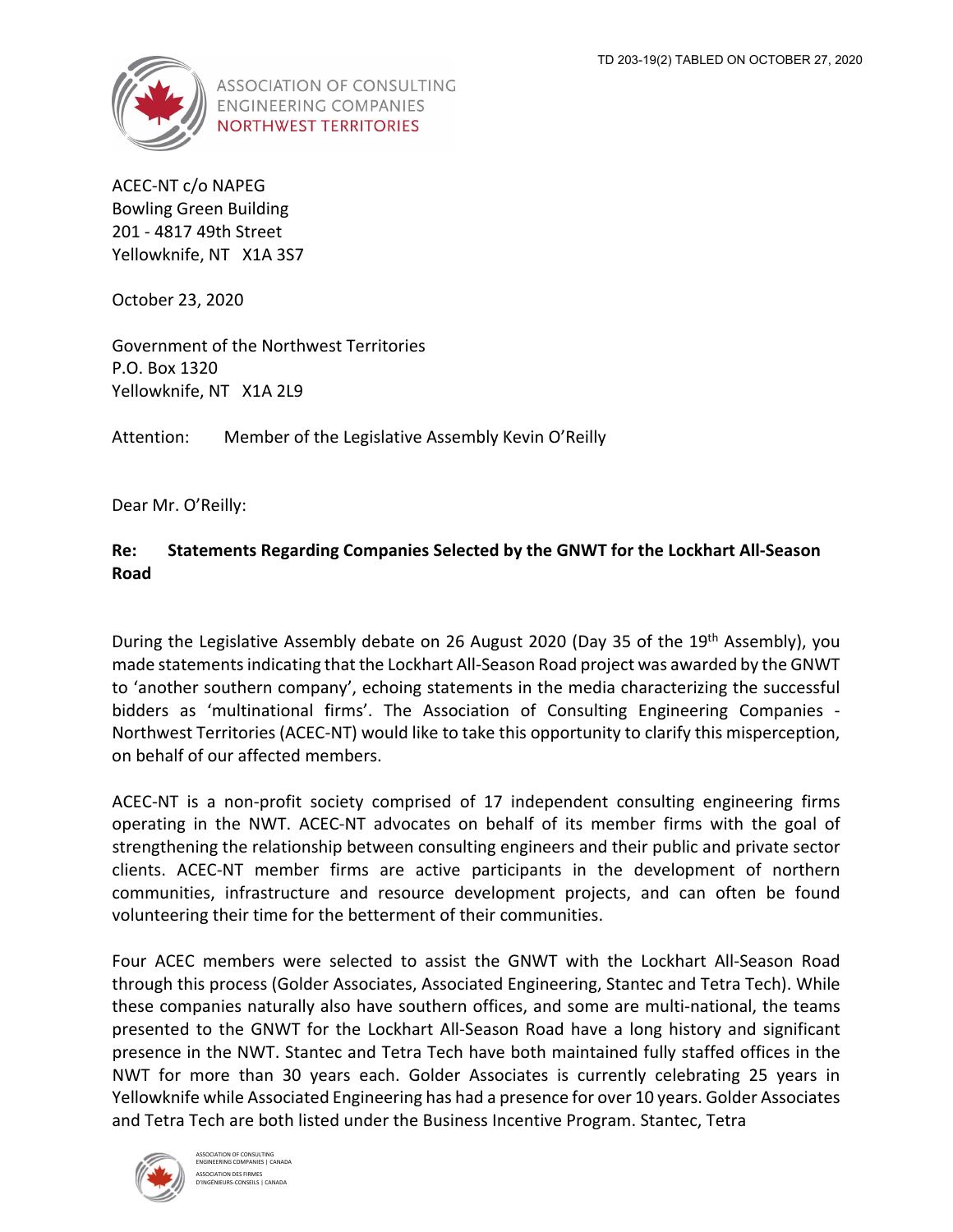

Tech, and Golder are each minority owners of more than one Indigenous‐owned companies in the NWT. This is our home.

Combined, these four companies currently employ more than sixty-two full-time staff members who live and work in the NWT, and additional part-time seasonal staff also hired locally. The Request for Proposals from the GNWT for the Lockhart All‐Season Road contained significant weighting for NWT teams (beyond the usual Business Incentive Program points). Teams without significant NWT content would be unlikely to win. These teams were led by NWT residents, rely on NWT residents, and will endeavor to keep as much of the work in the NWT as capacity allows.

All four companies, like many of our member companies, have contributed to many GNWT projects across the NWT ‐ including project such as municipal infrastructure, highway upgrade projects, schools, bridges, roads, power infrastructure, environmental baseline studies, regulatory approvals and environmental assessments. All this experience has included building relations with affected communities, hiring locally, understanding the challenges of working in remote Northern environments, and experience in our unique NWT environmental regulatory system.

The contribution of these and all other ACEC member companies to the local economy should be recognized, where our companies not only help to keep dollars in the NWT, but also bring in dollars through projects based outside of the NWT. ACEC members also contribute to the NWT Indigenous communities through joint ventures, partnerships, employment, donations, sponsorships and training.

The members of ACEC who were awarded this work expect to collaborate with YKDFN on all aspects of the Project and were planning and looking forward to doing so from the start. This involvement should at least include community engagement, direct hiring of YKDFN and other Indigenous people, and significant involvement of NWT and Indigenous‐owed companies both as sub‐contractors or directly by the GNWT.

Government procurement, whether federal, territorial or municipal, has always garnered a lot of interest. We would be happy to meet with you to discuss our member companies and the projects we work on, and how local content in the Lockhart All‐Season Road may be maximized.

Mr. O'Reilly, as this issue continues to attract attention and could have significant implications for our members future involvement in the Lockhart All-Season Road and other GNWT infrastructure projects, we would be very grateful if you could use the 'Personal Explanation' procedure to clarify your earlier statement. We make this request as an opportunity for a more wholesome discussion of this issue in the public arena, and we believe it will also help to improve public understanding of the GNWT procurement process.